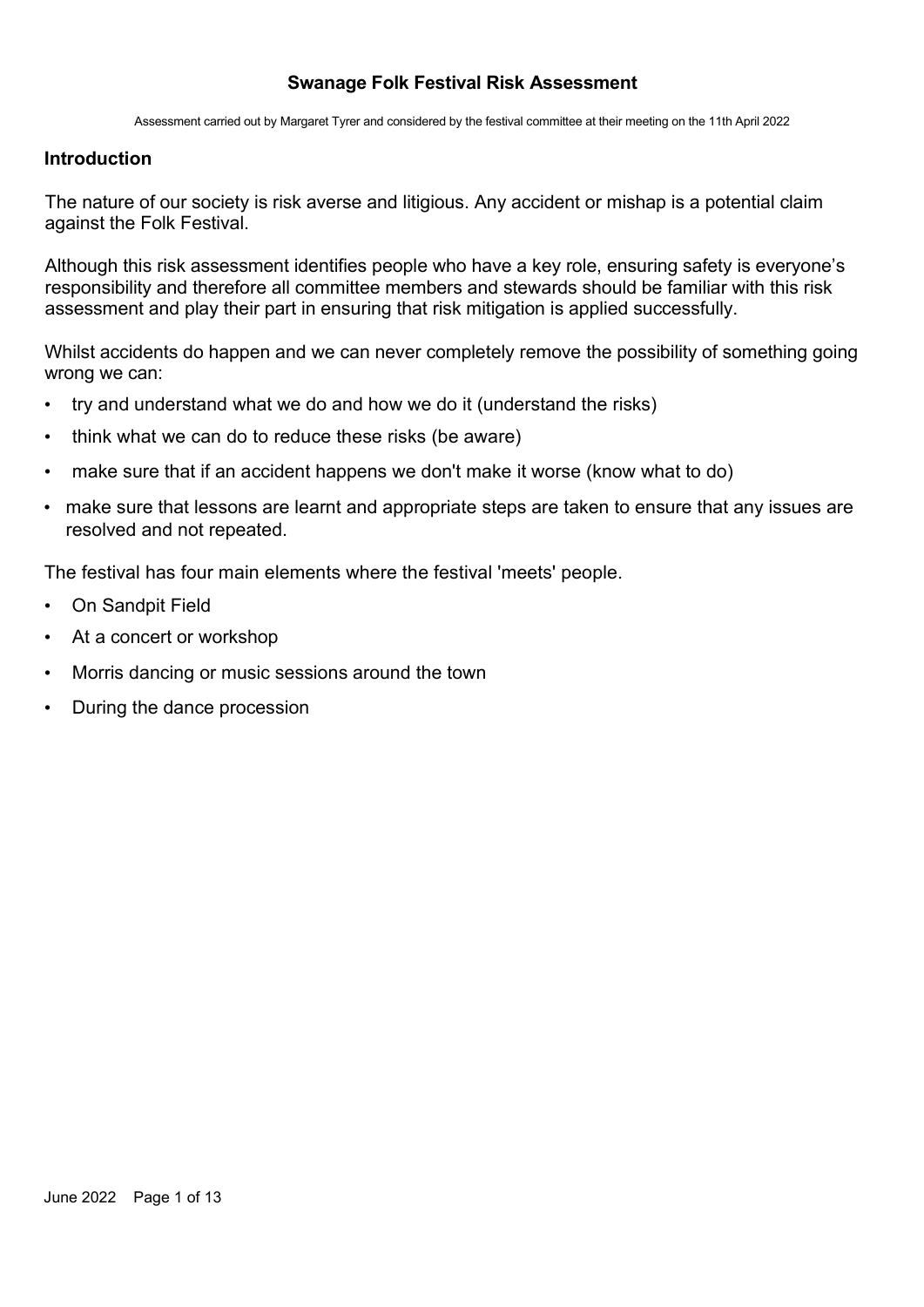# Sandpit Field

Description of activity: Public open space that is used over the weekend for a craft fair, festival information desk, bar and music marquee.

| <b>Ref No</b>  | <b>Hazard Identified.</b>                                                        | Control measures to be put in place                                                                                   | <b>Persons</b>           |
|----------------|----------------------------------------------------------------------------------|-----------------------------------------------------------------------------------------------------------------------|--------------------------|
|                | Who might be harmed and how?                                                     |                                                                                                                       | <b>Responsible</b>       |
| $\mathbf{1}$   | Danger of tripping by members of the                                             | Ensure that all electrical cabling in public                                                                          | S Williams               |
|                | public                                                                           | areas are dug in and securely covered.                                                                                | S Williams               |
|                |                                                                                  | That any tent pegs or spikes are clearly<br>marked and visible.                                                       |                          |
|                |                                                                                  | Instructions will be given to stewards to<br>monitor these risks and to undertake<br>remedial actions as appropriate. | C Moore                  |
| $\overline{2}$ | Safe distribution of electrical supplies<br>to the marquees and around the field | All electrical cabling to be tested as<br>required                                                                    | S Williams<br>S Williams |
|                |                                                                                  | Electrical cables should be dug into the<br>ground and away from publicly<br>accessible areas.                        |                          |
|                |                                                                                  | Traders to be advised of the restricted<br>supplies available to reduce overloading                                   |                          |
|                |                                                                                  | Where possible electrical supplies to the<br>marquees to use separate cable<br>extensions (bar, sound, lighting)      |                          |
|                |                                                                                  | Stage lighting and sound set up and<br>operated by suitable professional<br>contractor and personnel.                 |                          |
|                |                                                                                  | All circuits to be protected by Residual<br><b>Current Devices and with suitable</b><br>overload protection.          |                          |
|                |                                                                                  | All electrical equipment to be protected<br>from inclement weather.                                                   |                          |
|                |                                                                                  |                                                                                                                       |                          |
| 3              | Actions of the craft fair traders                                                | Traders should carry their own<br>appropriate insurance cover                                                         | S Williams               |
|                | Members of the public visiting the craft<br>fair and craft trad                  | Catering concessions should hold<br>appropriate food hygiene and health<br>certification                              |                          |
|                |                                                                                  | Traders to operate from the marked<br>areas and in a reasonable manner so as<br>not to create a hazard.               |                          |
|                |                                                                                  | Ensure that outside caterers and other                                                                                |                          |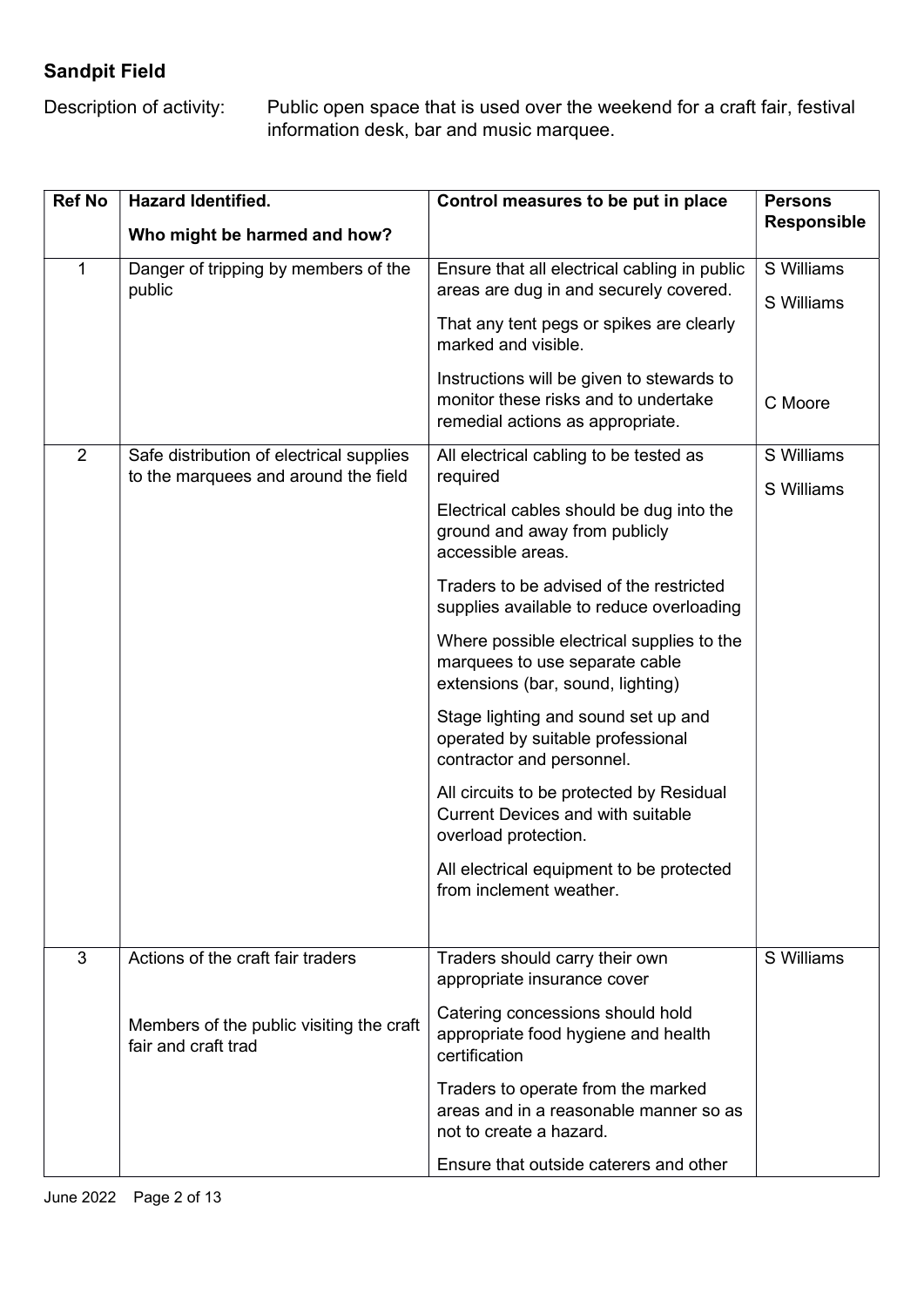|                |                                  | traders have proper controls in place                                         |                    |
|----------------|----------------------------------|-------------------------------------------------------------------------------|--------------------|
|                |                                  | when using gas appliances.                                                    |                    |
|                |                                  | Any gas appliances must have been                                             |                    |
|                |                                  | serviced in appropriate manner by a<br>competent person.                      |                    |
|                |                                  |                                                                               |                    |
|                |                                  | Catering gas cylinders must be situated<br>at least 3m from the marquees.     |                    |
|                |                                  | All trade vehicles to be safely parked                                        |                    |
|                |                                  | away from public areas and any vehicle                                        |                    |
|                |                                  | movements to be undertaken in a safe<br>and controlled manner.                |                    |
|                |                                  |                                                                               |                    |
| <b>Ref No</b>  | <b>Hazard Identified.</b>        | Control measures to be put in place                                           | <b>Persons</b>     |
|                | Who might be harmed and how?     |                                                                               | <b>Responsible</b> |
| $\overline{4}$ | Operation of the two marquees on | Marquees should be erected by                                                 | S Williams         |
|                | <b>Sandpit Field</b>             | competent people only.                                                        |                    |
|                |                                  | Each tent to have clearly marked exits                                        |                    |
|                |                                  | (minimum 2) and adequate fire                                                 |                    |
|                |                                  | extinguishers (water and CO2)                                                 |                    |
|                |                                  | Each tent to be clearly zoned as no                                           |                    |
|                |                                  | smoking areas with appropriate signage                                        |                    |
|                |                                  | and sand buckets at all entrances.                                            |                    |
|                |                                  | Exits to be kept clear of obstructions at<br>all times.                       | C Moore            |
|                |                                  | During workshops or concerts adequate                                         |                    |
|                |                                  | stewarding to be present. Stewards to be                                      |                    |
|                |                                  | given guidance on their role and                                              |                    |
|                |                                  | responsibility over public safety.                                            |                    |
|                |                                  | Electrical cabling to avoid public<br>walkways or be appropriately covered or |                    |
|                |                                  | secured                                                                       |                    |
|                |                                  |                                                                               |                    |
|                |                                  | Appropriate lighting to be provided in<br>and around the marquees.            |                    |
|                |                                  | Fire exits to be clearly marked and                                           |                    |
|                |                                  | sufficient stewards on duty during all                                        |                    |
|                |                                  | events with emergency lighting.                                               |                    |
| 5              | Conflict between pedestrians and | Vehicle access to site will be controlled                                     | S Williams         |
|                | vehicles                         | at all time.                                                                  |                    |
|                |                                  | Access routes for emergency vehicles to                                       |                    |
|                |                                  | be maintained at all times.                                                   |                    |
|                |                                  | There will be a marked route for                                              |                    |
|                |                                  | approved vehicle access onto the field                                        |                    |
|                |                                  | Appropriate use of hazard lights when                                         |                    |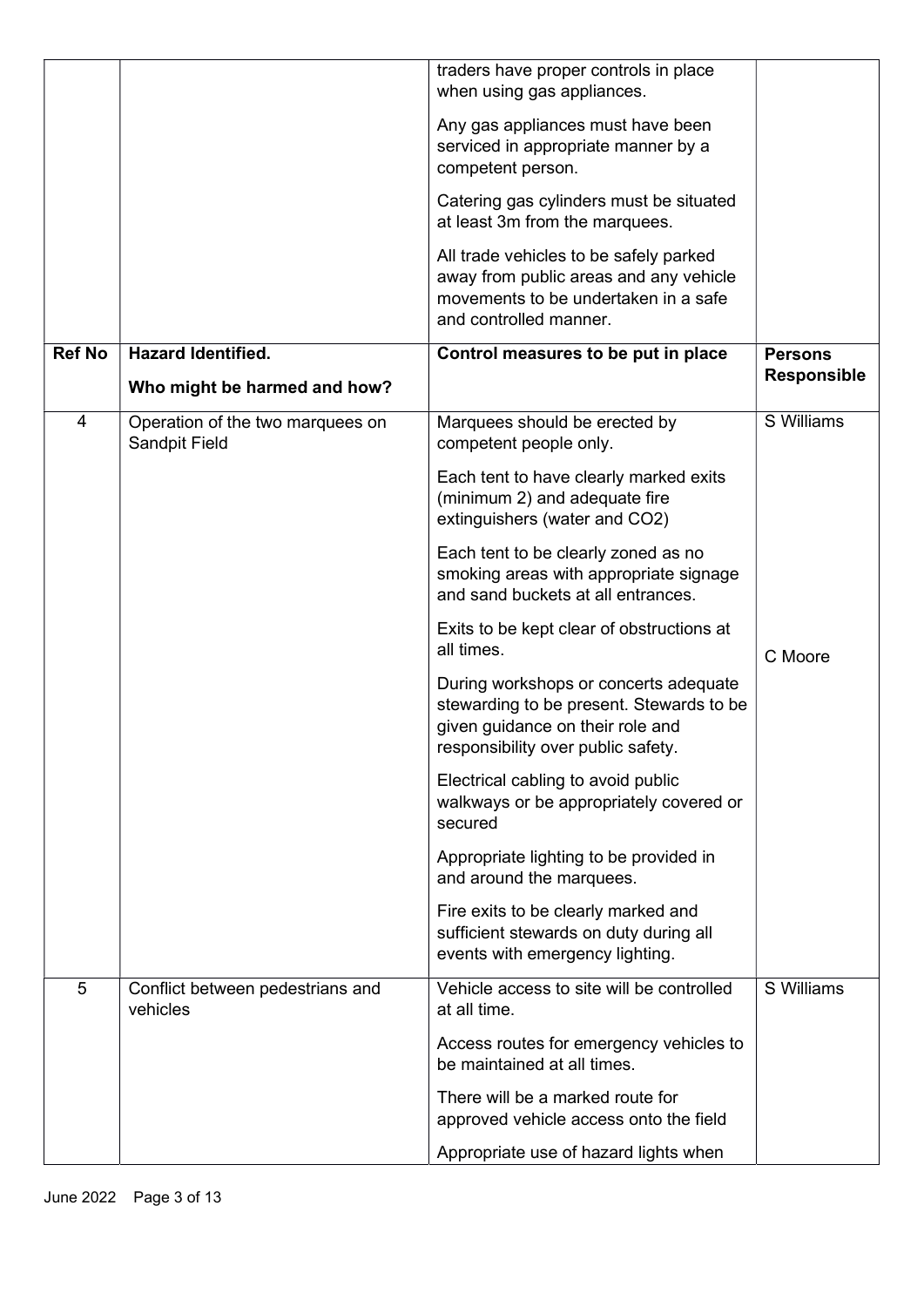|   |                                                                      | driving on field.<br>Vehicles parked on the field to use oil<br>drip trays.                                                                                               |  |
|---|----------------------------------------------------------------------|---------------------------------------------------------------------------------------------------------------------------------------------------------------------------|--|
| 6 | Adverse weather conditions                                           | The main risk to the safe use of Sandpit<br>Field is heavy and persistent rain. In the<br>event of inclement weather strict control<br>of vehicle access will be applied. |  |
|   | Members of the public, traders and<br>performers using Sandpit Field | Use of pedestrian matting on main walk<br>routes if required                                                                                                              |  |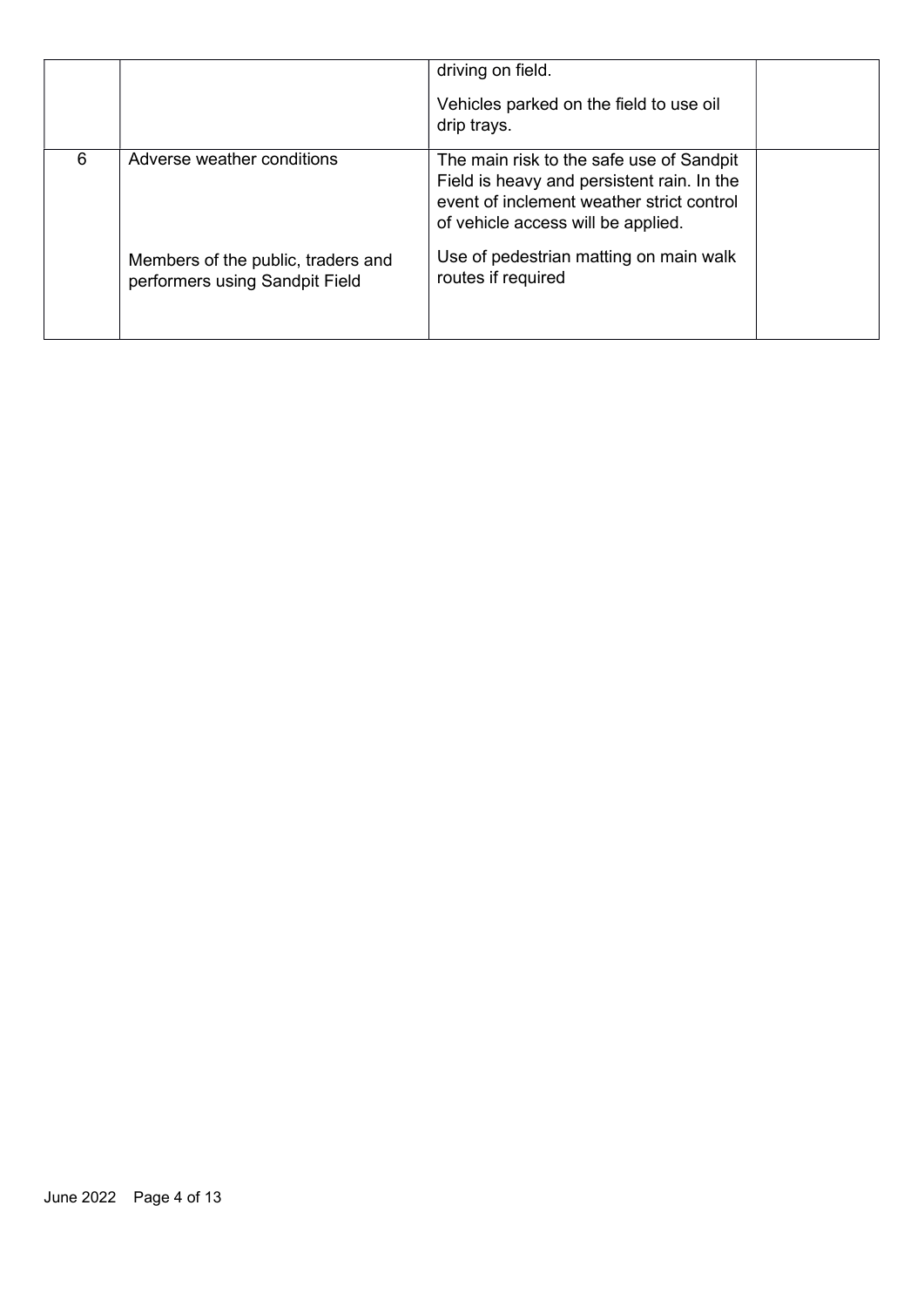#### Pay Concerts and Workshops

Description of activity: Pay concerts will be held at:

Sandpit Field Marquee The Swanage School The Swanage Conservative Club Swanage Methodist Church

Workshops will be held at:

Sandpit Field Marquee St Edward's Catholic Church Hall Mowlem Committee Room

| <b>Ref No</b>  | <b>Hazard Identified.</b>                                                         | Control measures to be put in place                                                                                                                                          | <b>Persons</b>     |
|----------------|-----------------------------------------------------------------------------------|------------------------------------------------------------------------------------------------------------------------------------------------------------------------------|--------------------|
|                | Who might be harmed and how?                                                      |                                                                                                                                                                              | <b>Responsible</b> |
| $\overline{7}$ | Risks associated with groups of people in<br>an enclosed space (public safety and | Stewards to be clearly instructed as to<br>their roles (see 4)                                                                                                               | C Moore            |
|                | control)                                                                          | Exits/gangways to be kept clear at all<br>times.                                                                                                                             | r                  |
|                | Control of patrons who have purchased a<br>ticket                                 | Fire exits to be clearly marked and<br>illuminated signs to be used where<br>required.                                                                                       | S Williams         |
|                |                                                                                   | Accesses to be controlled through a<br>designated and manned entrance.                                                                                                       | C Moore            |
|                |                                                                                   | Adequate precautions will be taken to<br>ensure no build-up of rubbish and the<br>marquees/rooms cleared of rubbish at<br>the end of each event by stewards.                 |                    |
|                |                                                                                   | Staging to be setup for the event by<br>qualified<br>suitably<br>contractor<br>or<br>personnel.                                                                              | S Williams         |
|                |                                                                                   | PA/lighting to be provided and set up<br>by a suitably qualified contractor or<br>personnel.                                                                                 |                    |
|                |                                                                                   | Sound equipment to be erected by a<br>competent person ensuring that it is<br>fully secure.                                                                                  |                    |
|                |                                                                                   | <b>Noise</b><br>levels<br>to<br>be<br>adequately<br>controlled and all concerts to end in<br>accordance with the requirements of<br>the local Authority (currently 11.00pm). |                    |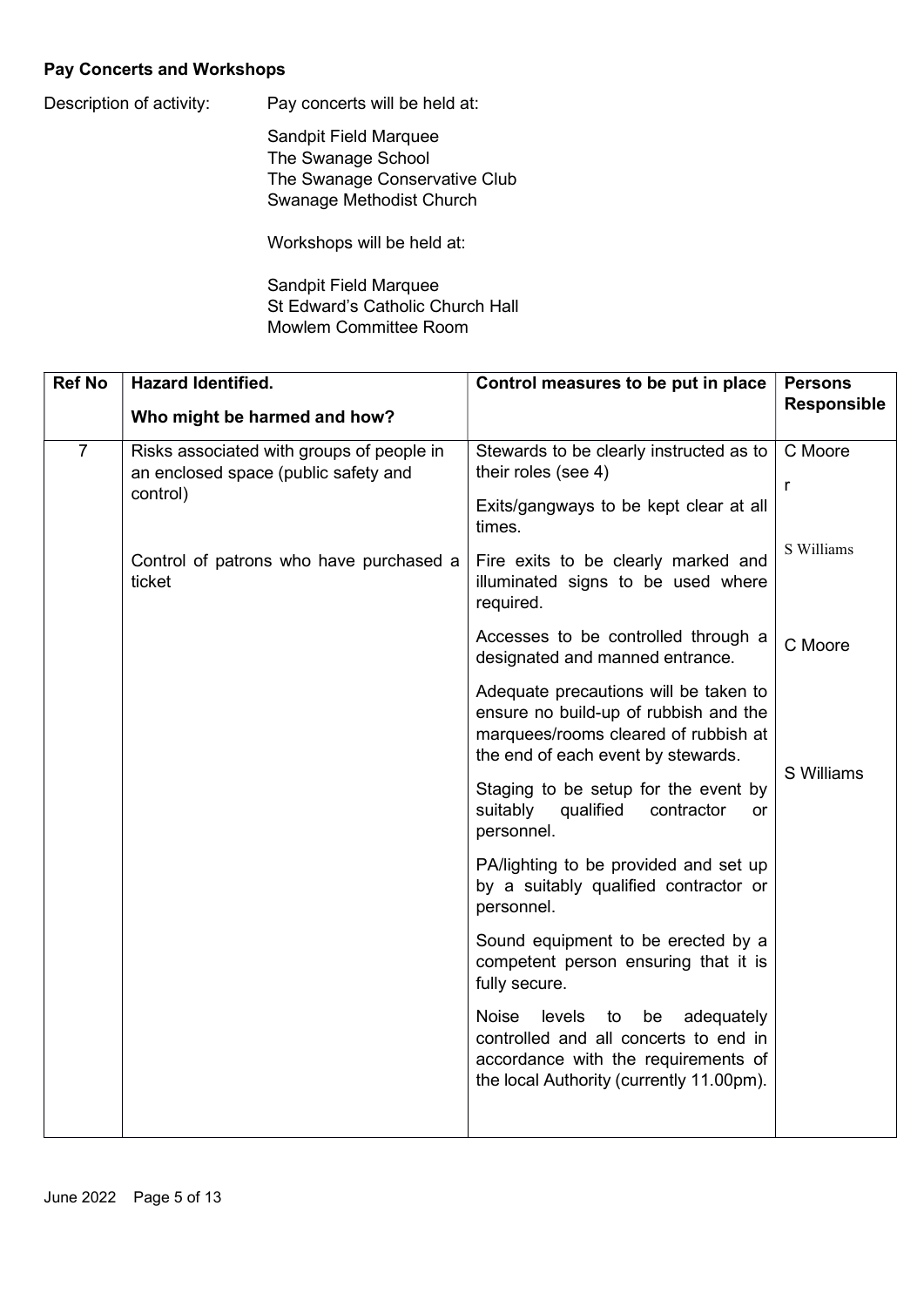## Morris dancing and other street performances.

Description of activity: Morris dancing and music in the street

 Performances at Prince Albert Gardens, Wishing Well, Bandstand, Stone Quay and Commercial Lane

| <b>Ref No</b> | <b>Hazard Identified.</b><br>Who might be harmed and how?                    | Control measures to be put in<br>place                                                                                                                                                           | <b>Persons</b><br><b>Responsible</b> |
|---------------|------------------------------------------------------------------------------|--------------------------------------------------------------------------------------------------------------------------------------------------------------------------------------------------|--------------------------------------|
| 8             | Risks associated with groups of people<br>congregating to watch the dancing. | Dance spots chosen where space<br>permits people to casually stop and<br>observe the dancing without<br>obstructing traffic and where there is<br>sufficient space for dancers and<br>audiences. | M Tyrer                              |
|               |                                                                              | All sides to have their own liability<br>insurance and to take steps to ensure<br>the safety of the public.                                                                                      |                                      |
| 9             | Use of Appalachian dance floor.                                              | Dance floor to be set up on a secure<br>and level surface.                                                                                                                                       | <b>GAStevenso</b><br>n               |
|               |                                                                              | Dance floor to be maintained in good<br>condition and to be set up by<br>competent people and securely<br>strapped.                                                                              |                                      |
|               |                                                                              | Dance sides advised to bring their<br>own non slip agent.                                                                                                                                        | M Tyrer                              |
|               |                                                                              | Rain cover to be provided and used in<br>the advent of inclement weather.                                                                                                                        | G A<br>Stevenson                     |
| 10            | Use of PA systems (Bandstand and<br>Wishing Well)                            | PA systems to be set up in a safe<br>manner by competent people.                                                                                                                                 | G A<br>Stevenson                     |
|               |                                                                              | Ensure that cables are sited and<br>marked if necessary to avoid<br>possibilities of trips by the general<br>public.                                                                             |                                      |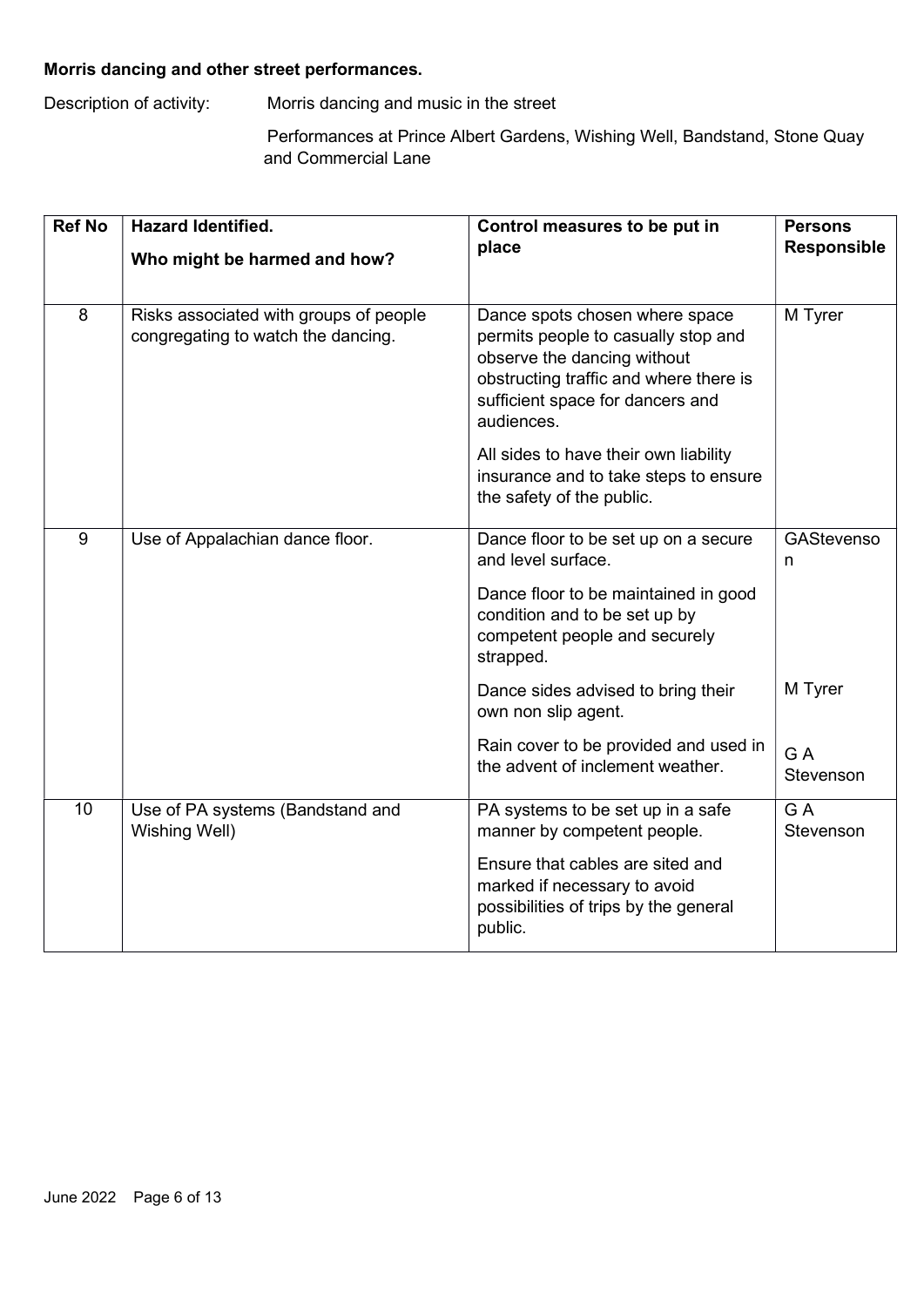### Procession of Dancers

Description of activity: Procession of dancers fromNorth endof Shore Road to the Mowlem.

Because of the nature of the procession which takes place on the public highway, the committee will ensure that all procedures laid down by the licensing authority, Dorset County Council will be followed and discussions will take place with the local police.

| <b>Ref No</b> | <b>Hazard Identified.</b>                                       | Control measures to be put in place                                                                                                                                | <b>Persons</b>          |
|---------------|-----------------------------------------------------------------|--------------------------------------------------------------------------------------------------------------------------------------------------------------------|-------------------------|
|               | Who might be harmed and how?                                    |                                                                                                                                                                    | <b>Responsible</b>      |
| 11            | Participants in the procession from the<br>movement of traffic. | Advice from the local police to be<br>sought and followed.                                                                                                         | L Corlett               |
|               |                                                                 | Notification of the road closure to be<br>undertaken as required by the road<br>closure license once permission has<br>been granted.                               |                         |
|               |                                                                 | Warning signage to go up before the<br>event to notify the public of the event.                                                                                    | L Corlett /GS           |
|               |                                                                 | Pre-closure setting out of traffic cones<br>along Shore Road and Lower High                                                                                        | Stevenson/C<br>Moore    |
|               |                                                                 | Street prevent on-street parking                                                                                                                                   | L Corlett               |
|               |                                                                 | Local business notified of road<br>closure.                                                                                                                        | C Moore/G               |
|               |                                                                 | Ensure sufficient stewards and road                                                                                                                                | Stevenson               |
|               |                                                                 | marshals are involved in the road<br>closures and that they are fully briefed<br>in their role.                                                                    | L Corlett               |
|               |                                                                 | Approved signage to be used to warn<br>motorists of road closures and change<br>of traffic flow as agreed in the<br>application.                                   | G Stevenson             |
|               |                                                                 | Road Marshall to lead the procession<br>and ensure it takes the agreed route<br>and is free of moving traffic.                                                     | G Stevenson/<br>C Moore |
|               |                                                                 | Stewards to ensure that the roads are<br>returned to normal in a safe and<br>effective way once the procession is<br>over and all temporary signage is<br>removed. |                         |
| 12            | General Public watching the procession                          | Ensure sufficient stewards in the<br>procession to maintain a safe distance<br>between the public and the<br>procession.                                           | C Moore                 |
|               |                                                                 | Where roads are subject to closure<br>they will manned by festival stewards<br>who will be supplied with appropriate                                               | <b>G</b> Stevenson      |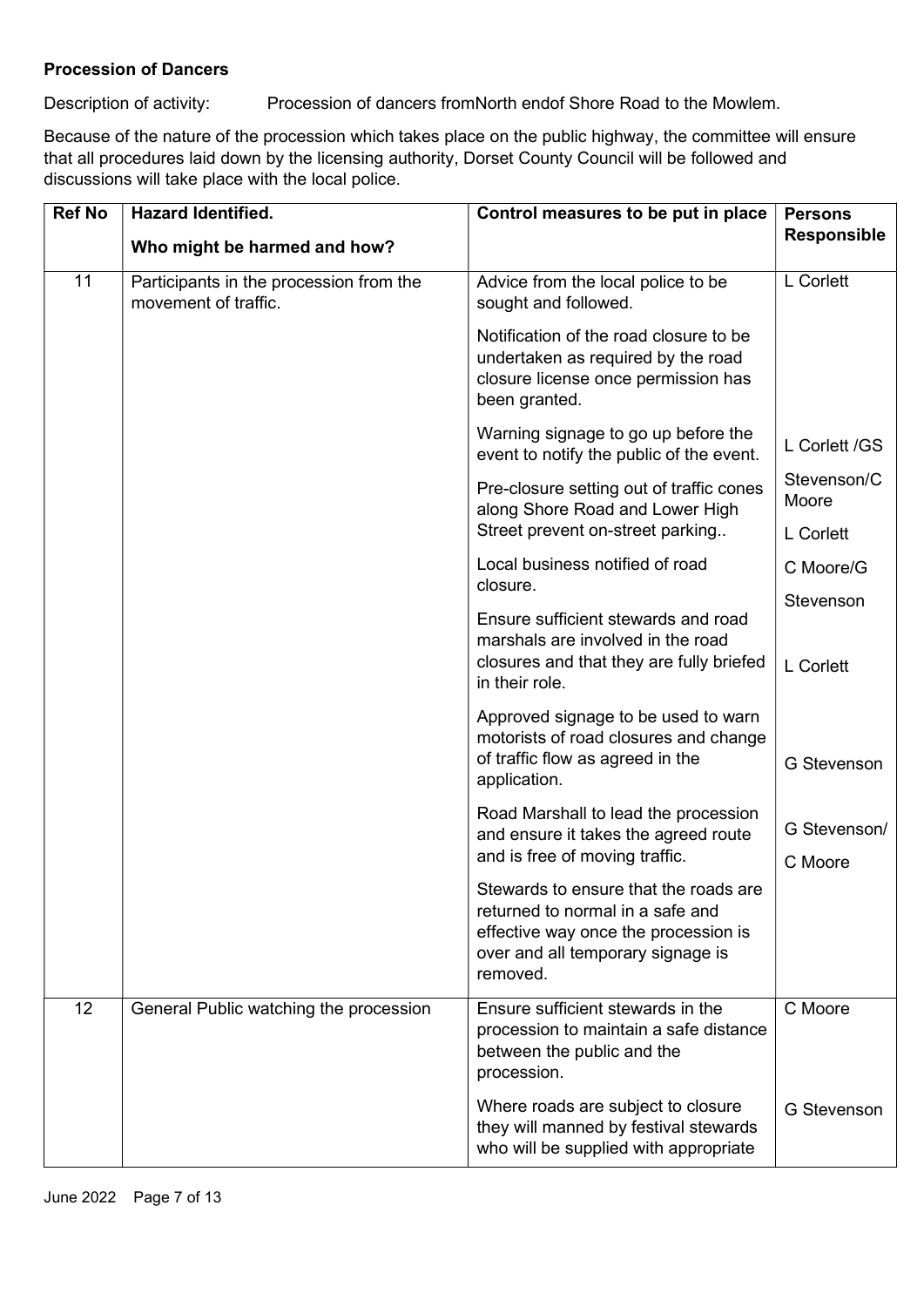|    |                           | road signs and barriers.                                                                                                                                                                                                                                                                          |                                              |
|----|---------------------------|---------------------------------------------------------------------------------------------------------------------------------------------------------------------------------------------------------------------------------------------------------------------------------------------------|----------------------------------------------|
|    |                           | The rear marshal and stewards to<br>ensure that the public have move off<br>the road prior to the traffic flow being<br>returned to normal. Rear marshal to<br>ensure that the Shore Road barrier is<br>closed and locked at the end of the<br>procession.                                        | <b>G</b> Stevenson                           |
|    |                           | Ensure all road marshals and<br>stewards are fully briefed in their role<br>beforehand.                                                                                                                                                                                                           | <b>G</b> Stevenson                           |
| 13 | <b>Emergency Services</b> | receive<br>services to<br>Emergency<br>information on the road closure and the<br>route involved prior to the event.<br>Stewards and marshals to manage<br>and control the procession and public<br>in the event that the emergency<br>service need to gain access along the<br>procession route. | L Corlett<br><b>G</b> Stevenson<br>L Corlett |
|    |                           | marshals and stewards to be<br>All<br>briefed prior to procession.<br>sides to be<br>dance<br>briefed<br>All<br>beforehand.                                                                                                                                                                       | <b>G</b> Stevenson<br>M Tyrer                |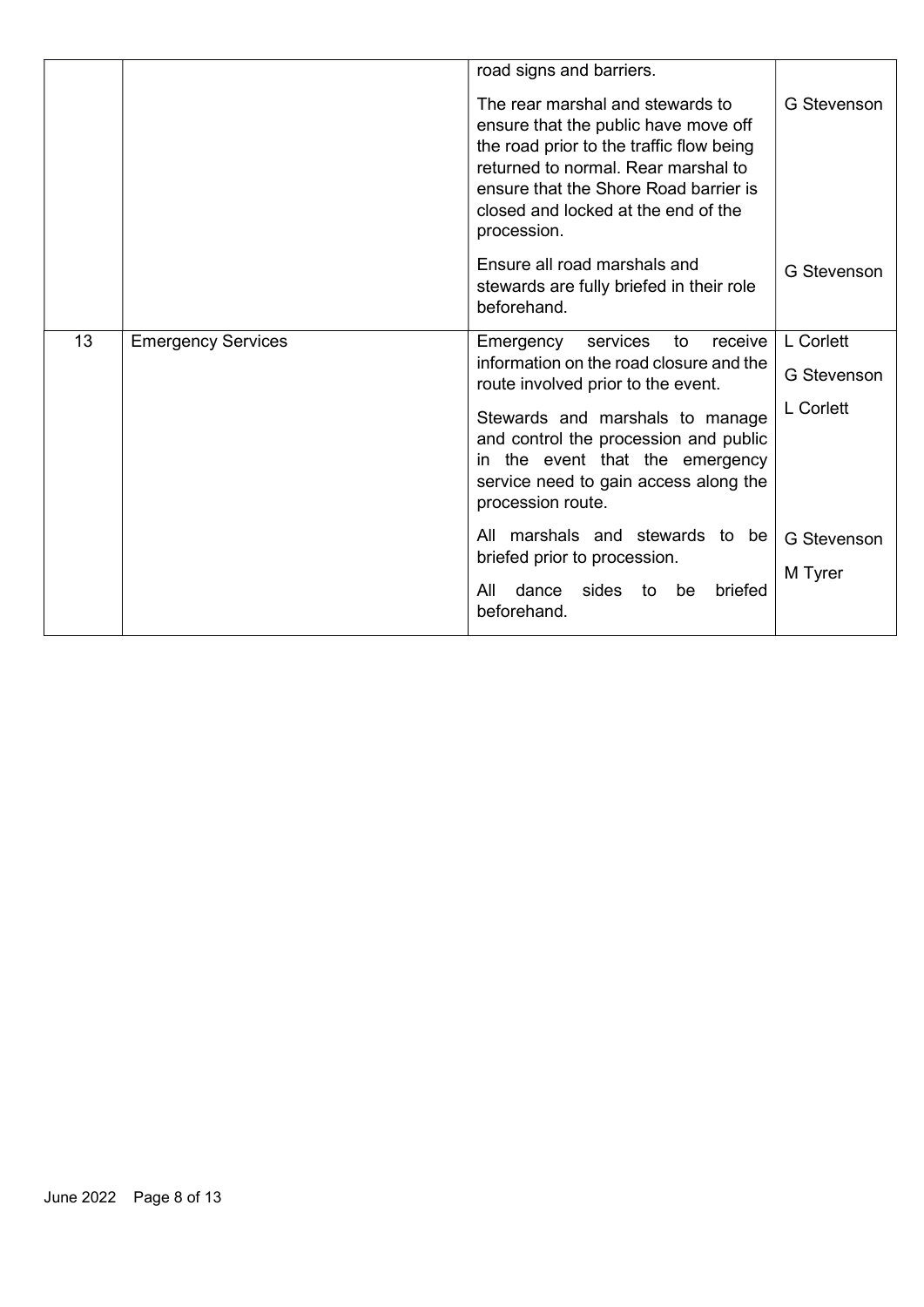#### Fire Safety

It is important that both committee members and volunteers are confident in how to respond to a fire emergency should one arise. Advice has been sought from the local fire prevention officer to help identify and manage fire risks associated with the festival venues.

Under no circumstances should stewards attempt to tackle a major fire but should contact the fire brigade immediately.

| <b>Ref No</b> | <b>Hazard Identified.</b>    | Control measures to be put in place                                                                                                                                                                      | <b>Persons</b>     |
|---------------|------------------------------|----------------------------------------------------------------------------------------------------------------------------------------------------------------------------------------------------------|--------------------|
|               | Who might be harmed and how? |                                                                                                                                                                                                          | <b>Responsible</b> |
| 14            | Sandpit Field.               | <b>Marquees:</b>                                                                                                                                                                                         |                    |
|               | Members of the public.       | Each tent to have clearly marked fire<br>exits and adequate fire extinguishers<br>(water and CO2).                                                                                                       | S Williams         |
|               |                              | Fire extinguisher training has been<br>undertaken by festival organisers.                                                                                                                                |                    |
|               |                              | Adequate precautions should be taken<br>to ensure no build-up of rubbish in and<br>around marquees.                                                                                                      | C Moore            |
|               |                              | Exits to be kept clear of obstructions.                                                                                                                                                                  |                    |
|               |                              | Stewards to be on duty during all<br>events.                                                                                                                                                             |                    |
|               |                              | Stewards fully briefed in the location<br>of fire equipment and what to do in the<br>event of a fire including dialling 999.                                                                             |                    |
|               |                              | Emergency exits to be clearly marked<br>and where appropriate illuminated.                                                                                                                               | S Williams         |
|               |                              | Designated Fire assembly point on<br>field adjacent to Victoria Avenue<br>(away from vehicle access point)                                                                                               |                    |
|               |                              | On the Field:                                                                                                                                                                                            |                    |
|               |                              | All stallholders to be made aware of<br>their responsibilities to ensure fire<br>safety.                                                                                                                 | S Williams         |
|               |                              | Where caterers are cooking using<br>exposed flames within a tent or<br>gazebo then these structures should<br>be flame retardant and caterers<br>should be able to show the<br>appropriate certificates. |                    |
|               |                              | Catering stalls should be a suitable<br>distance from clothes stalls.                                                                                                                                    |                    |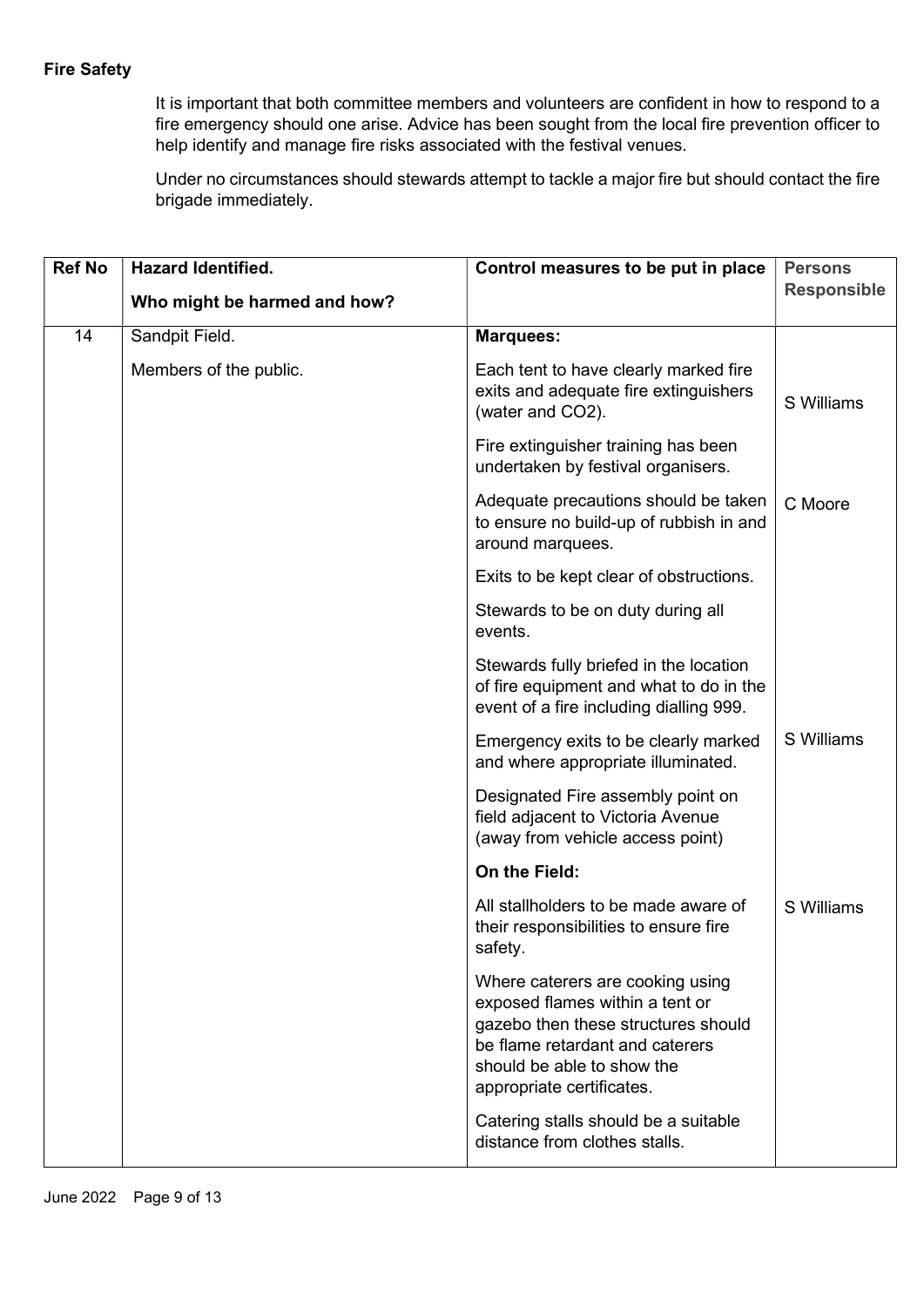|                                           | Where generators are used,<br>stallholders to take appropriate action<br>to ensure it is operated in a safe<br>manner, ensuring adequate distance<br>from tents etc. Fuel to be kept in an<br>appropriate container in a safe place.<br>Stalls should be sited so that there are<br>sufficient breaks between groups of<br>them to avoid the possibility of fire<br>spreading. |           |
|-------------------------------------------|--------------------------------------------------------------------------------------------------------------------------------------------------------------------------------------------------------------------------------------------------------------------------------------------------------------------------------------------------------------------------------|-----------|
|                                           | Stewards/Committee members to be<br>trained in ensuring safe evacuation of<br>Sandpit Field in the event of an<br>emergency.                                                                                                                                                                                                                                                   | C Moore   |
|                                           | Stewards working in other venues to<br>familiarise themselves with fire<br>escapes, extinguishers and any<br>instructions in place in order to<br>facilitate safe evacuation in the event<br>of an emergency.                                                                                                                                                                  |           |
|                                           | Stewards to ensure they have a<br>working mobile phone in order to call<br>emergency services. A further phone<br>will be available at the festival<br>information desk in the event of a fire<br>or other emergency.                                                                                                                                                          |           |
|                                           | Stewards/Committee members should<br>ensure they have a working mobile to<br>enable communication with<br>information tent in the event of any<br>emergency or safety issue                                                                                                                                                                                                    | L Corlett |
| Swanage School<br><b>Concert Audience</b> | The School building to have clearly<br>marked fire exits and adequate fire<br>extinguishers (water and CO2).                                                                                                                                                                                                                                                                   |           |
|                                           | Adequate precautions should be taken<br>to ensure no build-up of rubbish within<br>the hall.                                                                                                                                                                                                                                                                                   | C Moore   |
|                                           | Exits to be kept clear of obstructions.                                                                                                                                                                                                                                                                                                                                        | L Corlett |
|                                           | Stewards on duty during all events.                                                                                                                                                                                                                                                                                                                                            |           |
|                                           | Stewards fully briefed in the location<br>of fire equipment and what to do in the<br>event of a fire including dialling 999.                                                                                                                                                                                                                                                   |           |
|                                           | Designated Fire assembly point in<br>front of the school (High<br>Street/Washpond Lane)                                                                                                                                                                                                                                                                                        |           |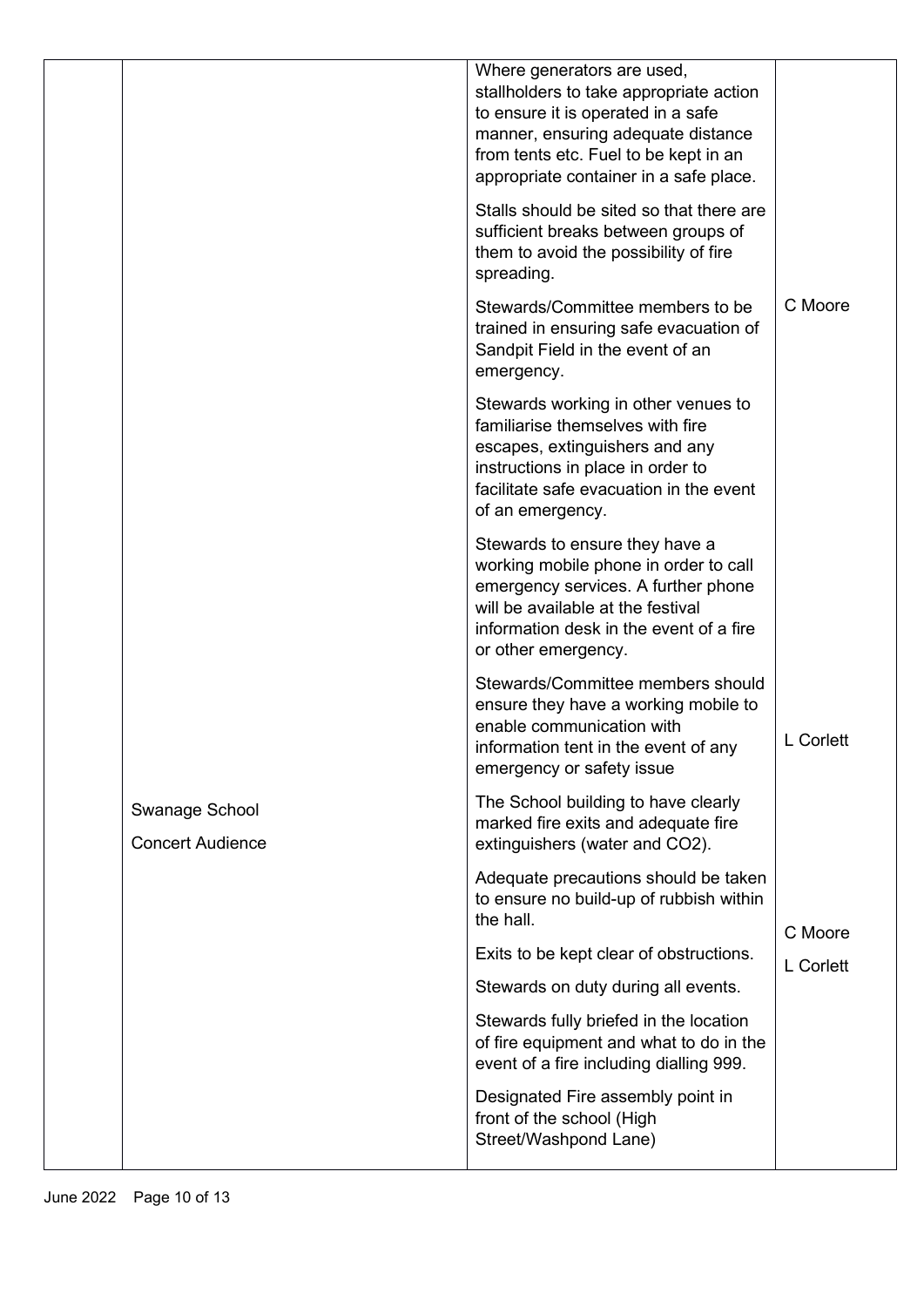June 2022 Page 11 of 13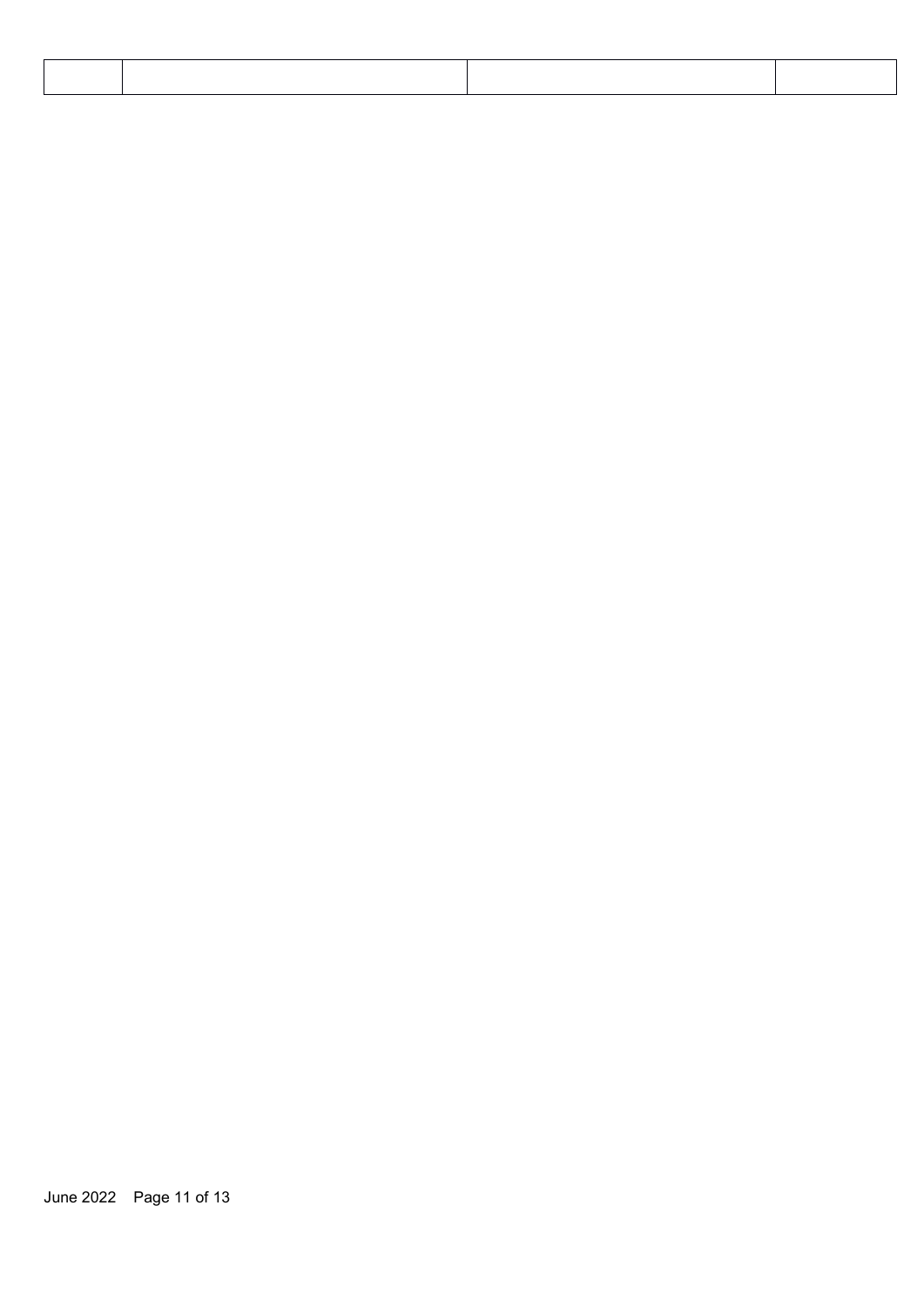# First Aid:

| <b>Ref No</b> | <b>Hazard Identified.</b><br>Who might be harmed and how? | Control measures to be put in place                                                                     | <b>Persons</b><br><b>Responsible</b> |
|---------------|-----------------------------------------------------------|---------------------------------------------------------------------------------------------------------|--------------------------------------|
| 15            | Sandpit Field                                             | A first aid post will be set up and clearly<br>marked at the Festival Field.                            | S Williams                           |
|               |                                                           | A first aid kit to be kept at Information<br>desk.                                                      | Greg Bell                            |
|               |                                                           | A nominated first aider to be on duty on<br>Sandpit Field.                                              | S Williams                           |
|               |                                                           | Stewards to be briefed on the location<br>of the first aid post.                                        | C Moore                              |
|               |                                                           | A mobile phone to be available at the<br>information tent in order to call an<br>ambulance if required. | Greg Bell                            |
|               |                                                           | A record will be kept of all persons<br>requiring treatment.                                            | Greg Bell                            |
|               |                                                           |                                                                                                         |                                      |